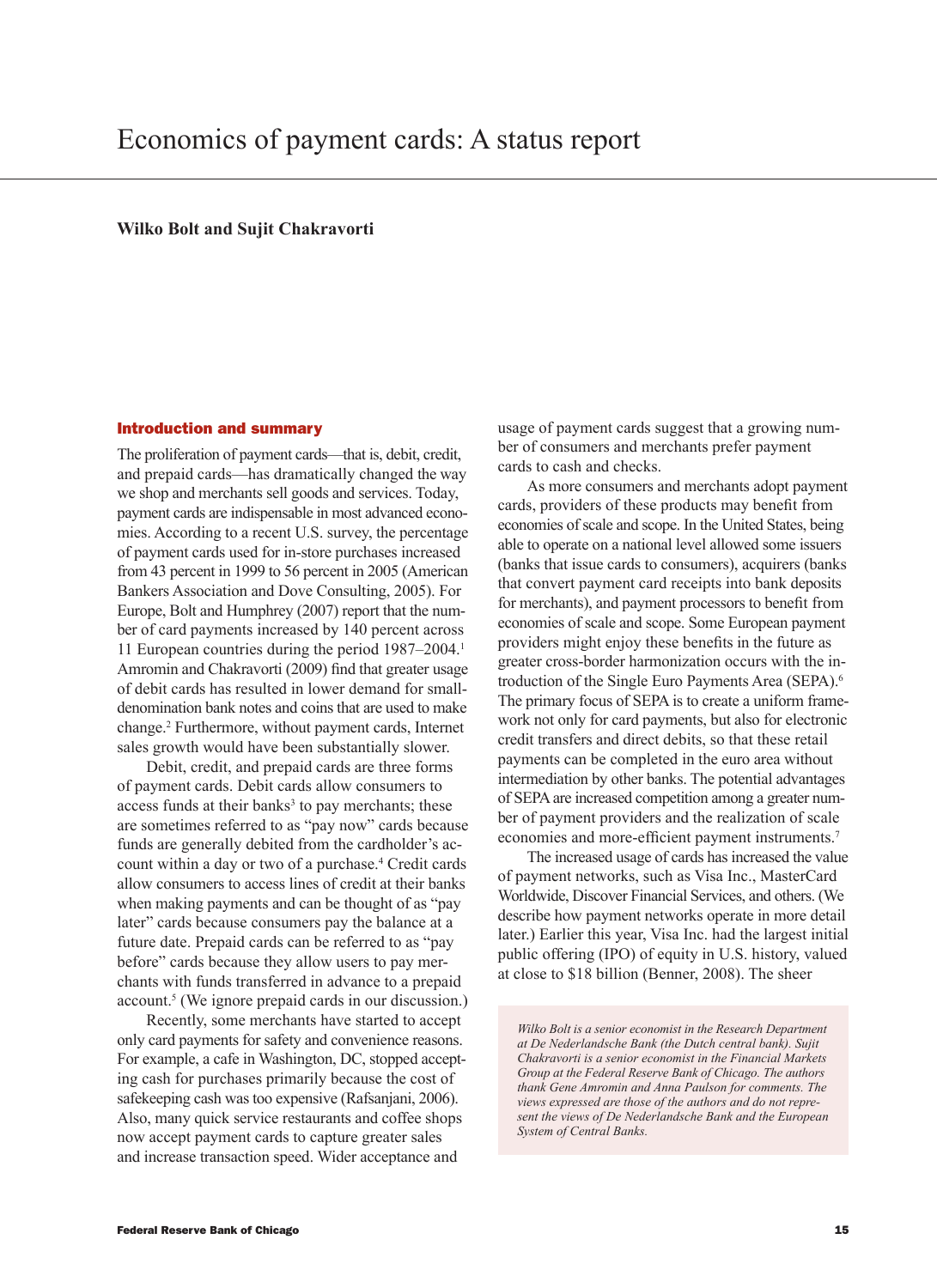magnitude of the IPO suggests that financial market participants value Visa's current and future profitability as a payment network. One potential reason for Visa to change its corporate structure from a card association to a publicly traded company is to reduce antitrust scrutiny by regulators and to lower the threat of lawsuits filed by certain payment system participants.<sup>8</sup> In 2006, MasterCard Worldwide became a publicly traded company. Also, in 2007, Discover Financial Services was spun off by Morgan Stanley.

Some industry observers have suggested that the high profitability of payment card providers has increased scrutiny by public authorities in many jurisdictions.9 Several U.S. merchants have filed lawsuits against MasterCard and Visa regarding the setting of interchange fees. Interchange fees are generally paid by the merchant's bank to the cardholder's bank. These fees are set by the network—and not bilaterally negotiated among the banks in the network. In addition, the U.S. Congress is considering legislation about the level and determination of merchant fees. Recently, the European Commission (EC) ruled that the (multilateral) interchange fees applied by MasterCard in Europe violated Council Regulation (European Commission) No. 1/2003: The EC said that MasterCard's fee structure restricted competition among acquiring banks and inflated the cost of card acceptance by retailers without leading to proven efficiencies.<sup>10</sup>

To date, there is still little consensus—either among policymakers or economic theorists—on what constitutes an efficient fee structure for card-based payments. In this article, we discuss several theoretical economic models that analyze whether intervention by public authorities might improve the welfare of payment system participants. These models consider the costs and benefits of payment card usage versus other types of payments for example, cash—and the underlying pricing of payment services under various types of market structures for payment providers and merchants. We address the following questions in this article:

- $\blacksquare$  What is the optimal structure of payment fees between consumers and merchants?
- $\blacksquare$  Will competition among payment providers, networks, or instruments improve consumer and merchant welfare?
- $\blacksquare$  What guidelines should policymakers follow when regulating fees for payment services?

The rest of our article is organized as follows. We first explain how a payment network operates. Having established the payment network framework, we discuss the costs and benefits of providing and using payment cards relative to various other types of payment

instruments. Next, we review the key contributions to the theoretical payment card literature. We consider papers with models that focus on interchange fees, price differentiation at the point of sale, network competition, the role of credit, and the pricing of payment services when a bank provides competing payment instruments. We also discuss the impact of these factors on social welfare.

# Payment flows in a card network

A payment network must convince both a buyer and a seller to use its payment service before a transaction can take place. For the purpose of this article, we define a payment service narrowly as the provision of a payment instrument that is used by consumers to pay merchants for goods and services. The consumption of a payment service requires participation of two distinct end-users—consumers and merchants.

The two-sided market literature has been used to analyze the structure of prices paid by consumers and merchants.<sup>11</sup> The price structure or balance is the share that each type of end-user pays of the total price of the payment service.12 This literature combines the multiproduct firm literature, which studies how firms set prices on more than one product, with the network economics literature, which studies how consumers benefit from increased participation in networks by other consumers.13 Rochet and Tirole (2006) define a two-sided market as a market where end-users are unable to negotiate prices based on costs to participate on a platform and the price structure affects the total volume of transactions. In the payments context, consumers and merchants generally do not negotiate prices of goods and services based on the payment instrument used to make a purchase.<sup>14</sup> For example, the prices for goods and services are the same regardless of whether the consumer pays in cash or with a payment card. However, when merchant fees increase, some merchants might refuse to accept payment cards, resulting in fewer potential card transactions. Similarly, raising consumer fees may reduce consumer participation. In other words, if there exists a ratio of consumer fees to merchant fees where more transactions occur than another ratio of fees, that market is said to be two-sided.

Most payment card transactions occur in threeor four-party networks.15 These networks comprise consumers and their banks (known as issuers), as well as merchants and their banks (known as acquirers). Issuers and acquirers are part of a network that sets the rules and procedures for clearing and settling payment card receipts among its members.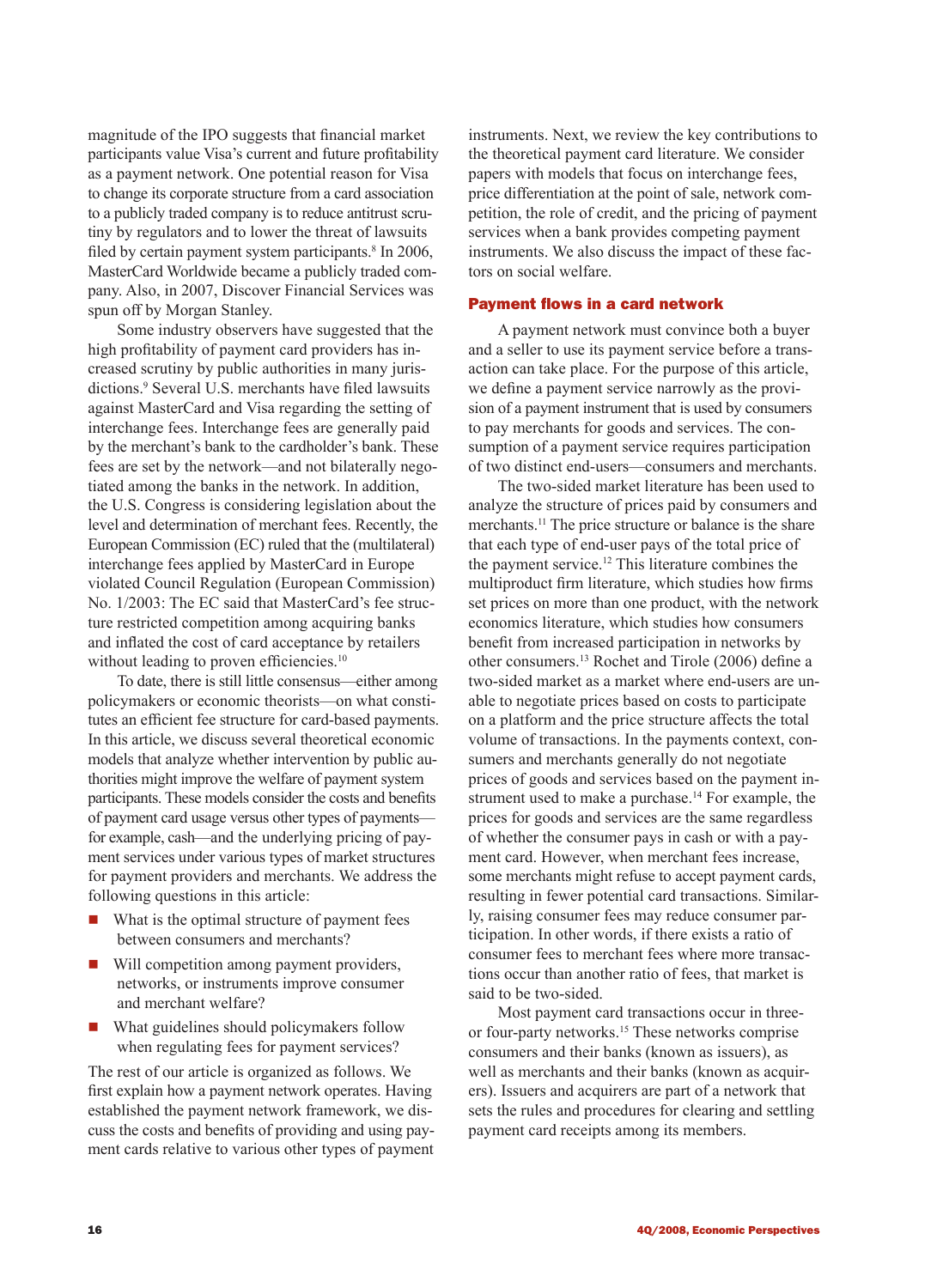In figure 1, we diagram the four participants and their interactions with one another. First, a consumer establishes a relationship with an issuer and receives a payment card. Consumers generally do not pay per transaction fees but often pay annual membership fees to the banks that issue the payment cards. In addition, many payment card issuers give their customers per transaction rewards, such as cash back or other frequentuse rewards. Second, a consumer makes a purchase from a merchant. Generally, the merchant charges the same price regardless of the type of payment instrument used to make the purchase. (In some instances, merchants may set different prices for the same good or service based on the type of payment instrument



used.) Third, if a merchant has established a relationship with an acquirer, it is able to accept payment card transactions. The merchant pays either a fixed per transaction fee (more common for debit cards) or a proportion of the total purchase amount, known as the merchant discount fee (more common for credit cards), to its acquirer.<sup>16</sup> For credit cards, the merchant discount can range from 1 percent to 5 percent, depending on the type of transaction, type of merchant, and type of card, as well as whether the card is present or not, among other factors. Fourth, the acquirer pays an interchange fee to the issuer.

If acquiring markets are competitive or if merchants have significant bargaining power, the merchant discount approaches the interchange fee. The interchange fee is set by the network rather than by each issuer and acquirer bilaterally. The interchange fee has drawn antitrust scrutiny in various jurisdictions on the grounds that centrally setting interchange fees may reduce competition and harm consumers and merchants.

# Costs and benefits of different payment methods

Here, we explore the costs and benefits of providing and using various payment instruments. Studying the costs to banks to provide payment services is difficult, given the proprietary nature of the cost data. However, there are some European studies that attempt to quantify the real resource costs of several payment services. In these studies, social cost refers to the total cost for society net any monetary transfers between

participants, and reflects the real cost of resources used in the production and usage of payment services. For the Netherlands in 2002, Brits and Winder (2005) report that the social cost of all point-of-sale (POS) payments (cash, debit cards, credit cards, and prepaid cards) amounted to 0.65 percent of gross domestic product (GDP). The social cost of payment services for Belgium in 2003 was 0.75 percent of GDP (Quaden, 2005). Bergman, Guibourg, and Segendorff (2007) find that the social cost of providing cash, debit card, and credit card payments was approximately 0.4 percent of GDP in Sweden for 2002. For Norway, Humphrey, Kim, and Vale (2001) estimate the cost savings from switching from a fully paper-based system (checks and paper "giro," or a payment in which a payor initiates a transfer from her bank to a payee's bank) to a fully electronic system (debit cards and electronic giro) at the bank level at 0.6 percent of the nation's GDP.17 Based on a panel of 12 European countries during the period 1987–99, Humphrey et al. (2006) conclude that a complete switch from paper-based payments to electronic payments could generate a total cost benefit close to 1 percent of the 12 nations' aggregate GDP.18

These numbers confirm the widespread agreement that the ongoing shift from paper-based payments to electronic payments may result in large economic gains. Compared with cash, electronic payments also offer benefits in terms of greater security, faster transactions, and better recordkeeping; in addition, electronic payments offer possible access to credit lines.<sup>19</sup> Merchants may also benefit from increased sales or cost savings by accepting an array of electronic payment instruments.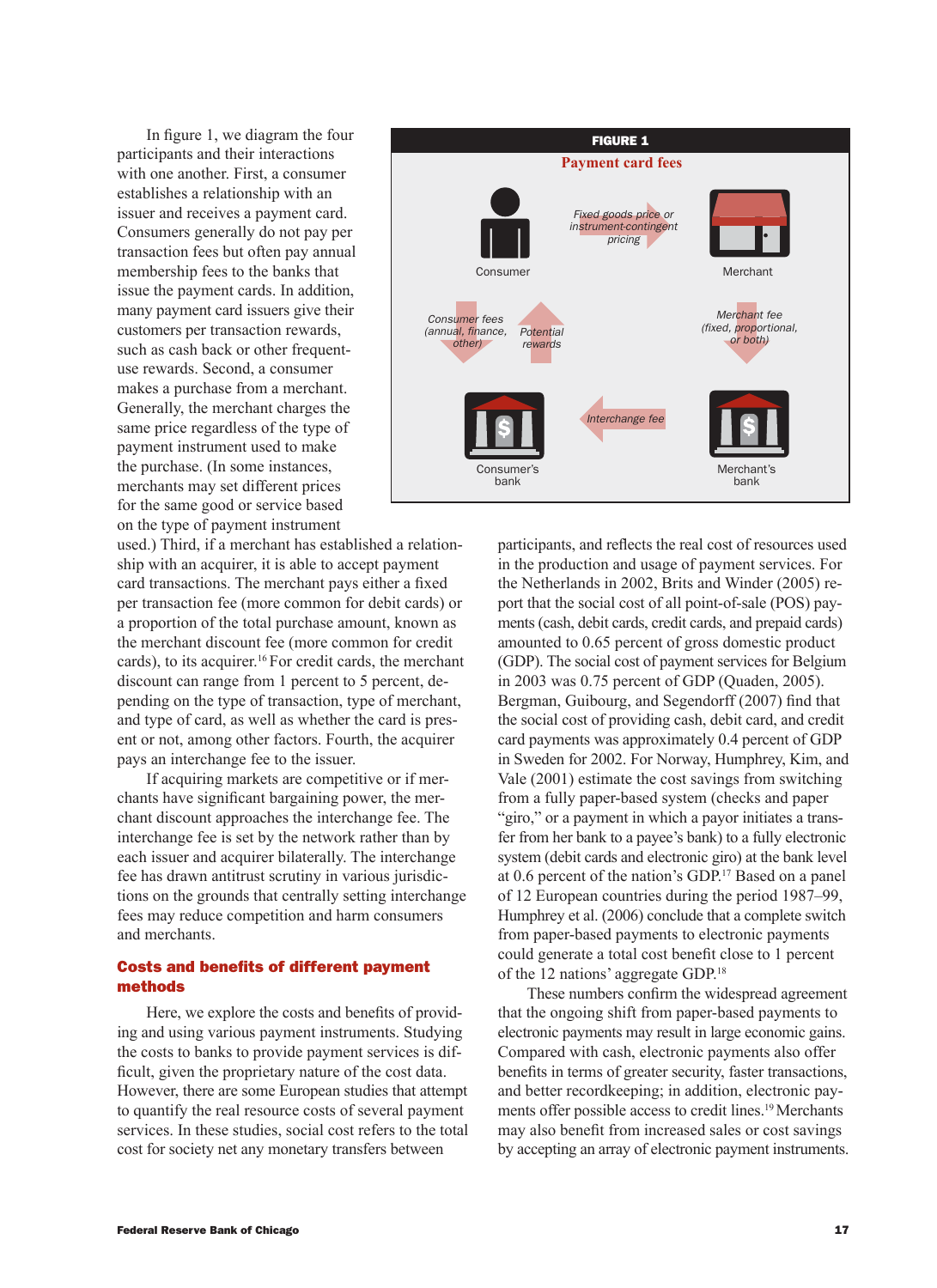However, these benefits to consumers and merchants are often difficult to quantify.

Using U.S. retail payments data, Garcia-Swartz, Hahn, and Layne-Farrar (2006) attempt to quantify both the costs and benefits of POS payment instruments.<sup>20</sup> They find that shifting payments from cash and checks to payment cards results in net benefits for society as a whole, but they also conclude that merchants may be paying a disproportionate share of the cost. Much of the payment card literature focuses on the proportion of the total price paid by merchants and consumers. In other words, economists are trying to answer the question: Do the sum of prices to end-users for card payments and their peculiar asymmetric structure reflect the exercise of market power by card providers, or do they reflect the nature of the service provided? In the next section, we consider how the economics literature has attempted to answer this question.

## Economic models of payment cards

In this section, we review some important contributions to the theoretical payment card literature. The results from various economic models in this literature may differ because of differences in their underlying assumptions. The early models of payment cards ignored strategic interactions of consumers and merchants, and focused on the aggregate demand of each type of end-user and the level of the interchange fee. These models were extended to include explicit consumer and merchant interactions but assumed inelastic consumer demand for goods, no price differentiation by merchants based on the payment instrument used by consumers, and exogenous benefits from card usage. Several models extended this literature by considering merchants' ability to separate consumers by charging different prices. Another set of models expanded the literature by considering the ability of payment cards to increase sales because the cards provided greater security and eased consumers' liquidity and credit constraints. More recently, models of payment cards have considered network competition, as well as competition among different types of payment instruments.

## *Models focusing on interchange fees*

Here, we discuss the academic literature on interchange fees.<sup>21</sup> Baxter (1983) considers an environment where consumers are homogeneous, merchants are perfectly competitive, and the market for issuing and acquiring payment cards is competitive. He argues that the equilibrium quantity of payment card transactions occurs when the total transactional demand for credit card services, which are determined

by consumer and merchant demands jointly, is equal to the total transactional cost for credit card services, including both issuer and acquirer costs, or:

$$
f+m=c_I+c_A,
$$

where *f* is the willingness to pay for a consumer, *m* is the willingness to pay for a merchant when demand for payment services equals the supply of payment services, and  $c_I$  and  $c_A$  are the issuer's marginal cost and the acquirer's marginal cost, respectively. A consumer's willingness to pay is based on her net benefits received,  $b<sub>p</sub>$ , and is greater than or equal to the fee in equilibrium.<sup>22</sup> Similarly, the merchant's fee,  $m$ , is less than or equal to the net benefits it receives,  $b_s$ . Note that this equality does not mean that simultaneously  $f = c_I$  and  $m = c_A$ . Hence, pricing each side of the market based on marginal cost—as would be suggested by economic theory for one-sided competitive markets—need not yield the socially optimal allocation. To arrive at the socially optimal equilibrium, a side payment may be required between the issuer and acquirer. To achieve the socially optimal prices, the side that receives more than its cost pays the one that earns less than its cost via the interchange fee.

Unfortunately, Baxter's framework does not allow us to study the optimal setting of interchange fees by banks, since their profits are zero regardless of the level of the interchange fee. Extensions of Baxter's model relax the assumption of perfectly competitive markets for payment services and consumption goods. We explore these contributions in turn and focus on their implications to the welfare of market participants.

Schmalensee (2002) extends Baxter's analysis by allowing issuers and acquirers to exercise market power but still assumes that merchants operate in competitive markets. His results support Baxter's conclusions that the interchange fee balances the demand for payment services by each end-user type and the cost to banks to provide them. Furthermore, the socially optimal interchange fee is not likely to be zero, even when issuers and acquirers have market power.<sup>23</sup> Schmalensee finds that the profit-maximizing interchange fee of issuers and acquirers may also be socially optimal for a conventional measure of social welfare with a strong set of assumptions.<sup>24</sup>

Unlike Baxter (1983) and Schmalensee (2002), Rochet and Tirole (2002) consider strategic interactions of consumers and merchants. In their model, issuers have market power, but acquirers operate in competitive markets. Thus, any increases in interchange fees are passed on to merchants completely. They consider two identical Hotelling merchants<sup>25</sup>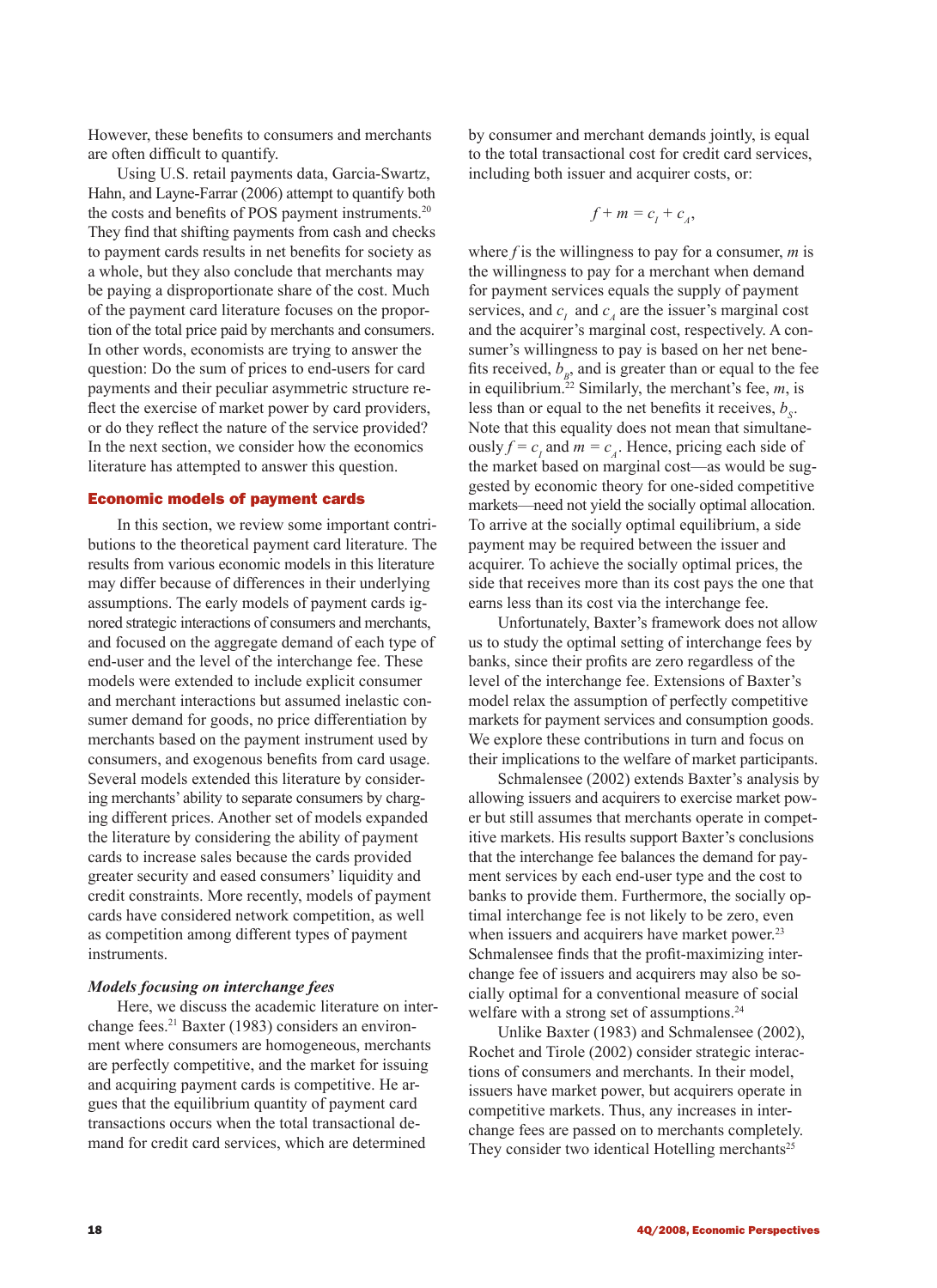in terms of their net benefits of accepting a payment card for sales (that is, they have the same  $b<sub>S</sub>$ ) and the goods that they sell. Consumers face the same fixed fee, *f*, but are heterogeneous in terms of the net benefits,  $b<sub>B</sub>$ , they derive from using the payment card. Only consumers with  $b_B \geq f$  will adopt a payment card and use it for all purchases. Furthermore, Rochet and Tirole (2002) assume that the total number of transactions is fixed and changes in the prices of payment services do not affect the demand for consumption goods.

Rochet and Tirole (2002) have three main results. The first result is that their socially optimal interchange fee is higher than the socially optimal Baxter (1983) interchange fee, since issuers exert their market power and capture merchants' surplus. Their second result is that the interchange fee that maximized profit for the issuers may be more than or equal to the socially optimal interchange fee, depending on the issuers' margins and the cardholders' surplus. Third, merchants are willing to pay more than their net benefit if they can steal customers from their competitors or retain their customers by accepting cards.<sup>26</sup> However, overall social welfare does not improve when merchants steal customers from their competitors by accepting payment cards.

Wright (2004) extends Rochet and Tirole (2002) by considering a continuum of industries where merchants in different industries receive different benefits from accepting cards. His model is better able to capture the trade-off between consumer benefits and merchant acceptance when the interchange fee is increased because some merchants will not accept cards. This is in stark contrast to the knife-edge decision to accept or reject cards by all merchants obtained by Rochet and Tirole (2002). In Wright's (2004) environment, both consumer and merchant fees are per transaction. Each consumer buys goods from each industry. Issuers and acquirers operate in markets with imperfect competition. Wright (2004) assumes that consumers face the same price regardless of which instrument they use to make the purchase.

Wright (2004) concludes that the interchange fee that maximizes overall social welfare may be higher or lower than the interchange fee that maximizes the number of transactions. In particular, restricting the total number of transactions by setting higher interchange fees raises total welfare if the gain in surplus of the marginal card user who now *starts* using his card, along with all those merchants who accept his card, exceeds the loss in surplus of the inframarginal merchant who now *stops* accepting cards, along with all those card users who can no longer use their cards for purchases at her store. To be socially optimal, the fee

structure should reflect this asymmetry in inframarginal benefits, something that a card provider's private choice of interchange fee may not take into account.

#### *Models with price differentiation at the point of sale*

The models discussed so far have largely ignored the ability of merchants to pass on part or all of their payment cost to consumers—whether in the form of higher prices to their card-based consumers or as a higher uniform price to all consumers.<sup>27</sup> In some cases, merchants are not allowed to add a surcharge for payment card transactions because of legal or contractual restrictions.28 However, in jurisdictions where merchants are free to set higher prices for purchases made with payment cards, they usually do not.<sup>29</sup> Even if differential pricing based on the payment instrument used is not common, the possibility to do so may enhance the merchants' bargaining power in negotiating their fees. If merchants charged different prices, cash-paying consumers would either not subsidize or only partially subsidize merchant fees for processing card transactions.<sup>30</sup>

Wright (2003) extends Rochet and Tirole (2002) to consider the effects of no-surcharge rules when merchants are monopolists or Bertrand competitors.<sup>31</sup> Wright (2003) assumes that each consumer demands a unit of each good that makes up a basket of consumption goods. Similar to the consumers and merchants in Rochet and Tirole (2002), consumers are heterogeneous in terms of the benefits they receive from using cards, and merchants are homogenous in terms of the benefits they receive from card acceptance. Another key assumption is that consumers and merchants make their decisions to participate in payment networks prior to knowing goods prices.

Wright (2003) finds that no-surcharge rules generate higher welfare than when monopolist merchants are allowed to set prices based on the payment instrument used.32 He argues that merchants are able to extract consumers' surplus ex post from payment card users, while cash users are unaffected. This result is driven by cash users paying the same price regardless of whether there is one price or multiple prices for the same good. Thus, cash users are made no worse off by differentiated prices. Because the monopolist merchant has already fully extracted surpluses from consumers who use cash when setting one price, an increase in the cash price would result in these consumers not making any purchases because of their inelastic demand for each good. Wright (2003) only considers equilibriums where merchants will continue to sell to cash users. When merchants are allowed to surcharge, they extract "too much" surplus ex post from customers who use payment cards because merchants set higher prices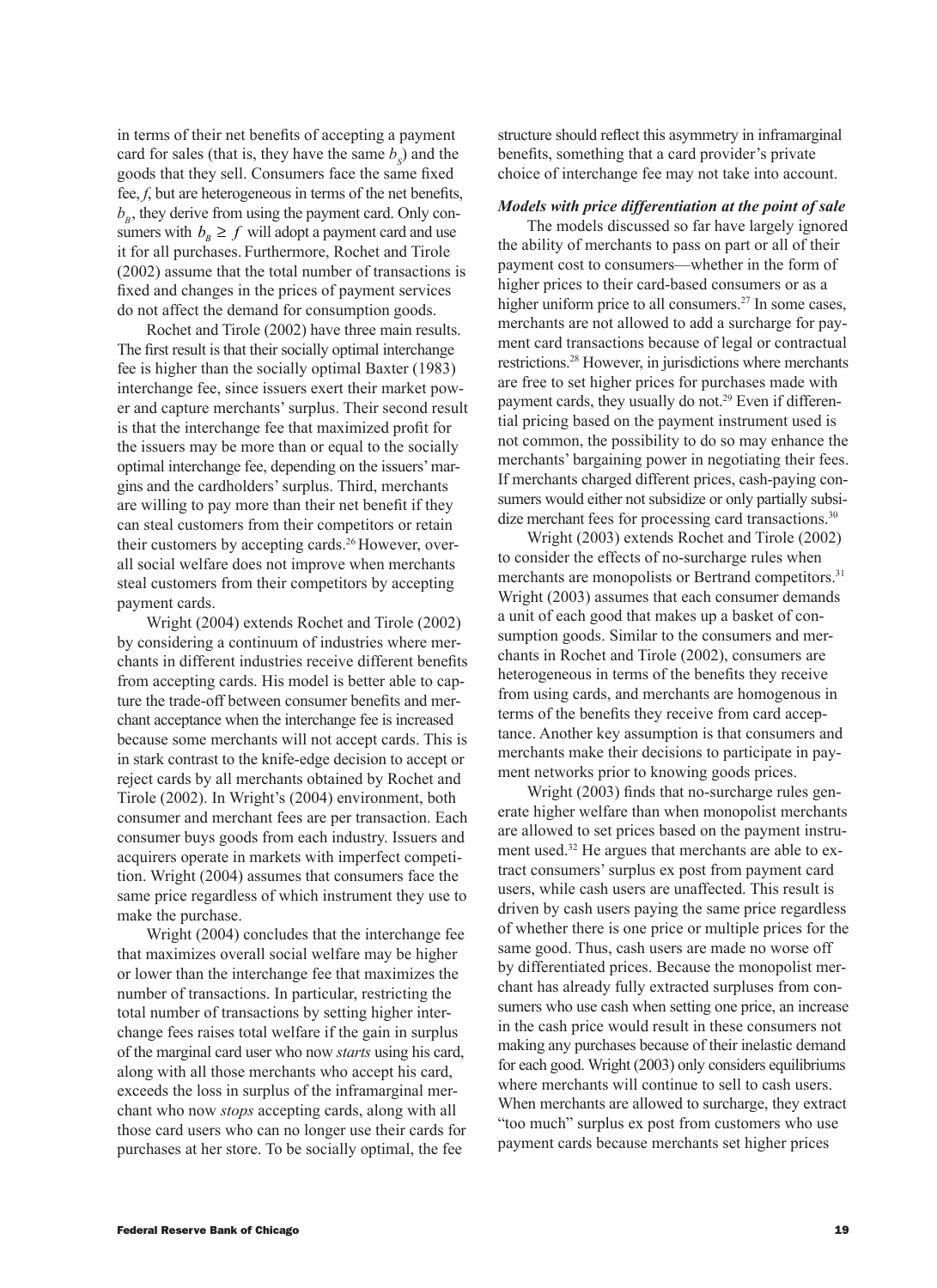for card purchases. This results in lower welfare for the remaining consumers making card purchases compared with the scenario in which merchants set one price regardless of payment instrument used. In addition, some card customers in a uniform price environment convert to cash in an environment that differentiates prices depending on which payment instrument is used; this conversion results in a complete loss of these consumers' surplus.

Schwartz and Vincent (2006) study the distributional effects among cash and card users with and without no-surcharge rules.<sup>33</sup> They relax the assumption that the demand for the consumption good is fixed. However, they assume that consumers are exogenously divided into cash and card users and cannot switch into the other group. In this environment, if merchants charge one price regardless of the instrument used, the price rises for cash users because merchants have to support more expensive card purchases. Unlike previous models, their model considers the issuer and acquirer as one entity. While they are unable to explicitly model interchange fees, they are able to study the price structure of payment services. If either the issuing or acquiring market is competitive, results obtained in this setting would be identical to those derived in a four-party network.

Schwartz and Vincent find that the absence of pricing based on the payment instrument used increases network profit and harms cash users and merchants. The payment network prefers to limit the merchant's ability to separate card and cash users by forcing merchants to charge a uniform price to all of its customers. When feasible, the payment network prefers rebates (negative per transaction fees) given to card users.34 Granting such rebates boosts card user demand while simultaneously forcing merchants to absorb part of the corresponding rise in the merchant fee, since any resulting increase in the uniform good's price must apply equally to cash users. In this way, the network uses rebates to indirectly extract surplus from cashpaying customers in the form of higher prices. If rebates are feasible, card users are always better off. Overall welfare rises if the ratio of cash users to card users is sufficiently large and merchants' net benefits from card acceptance are sufficiently high.

Gans and King (2003) argue that, as long as there is a form of "payment separation," the interchange fee is neutral regardless of the market power of merchants, issuers, and acquirers. The interchange fee is said to be neutral if a change in the interchange fee does not change the quantity of consumer purchases and the profit level of merchants and banks. When surcharging is costless, merchants will implement

pricing based on the payment instrument used, taking away the potential for cross-subsidization across payment instruments and removing the interchange fee's role in balancing the demands of consumers and merchants. In effect, the cost pass-through is such that lower consumer card fees (due to higher interchange fees) are exactly offset by higher goods prices from merchants. Payment separation can occur if one of the following is satisfied: There are competitive merchants, and they separate into cash-accepting or card-accepting categories, in which each merchant only serves one type of customer and is prevented from charging different prices; or merchants are able to fully separate customers who use cash from those who use cards by charging different prices. Therefore, Gans and King argue that policymakers should remove any merchant pricing restrictions, such as no-surcharge rules.

### *Models with competition between networks*

We have not yet considered models where competition among payment networks is explored. Economic theory suggests that competition generally reduces prices, increases output, and improves welfare. However, with two-sided markets, competition may yield an inefficient price structure. A key aspect of network competition is the ability of end-users to participate in more than one network. When end-users participate in more than one network, they are said to be "multihoming." If they connect only to one network, they are said to be "singlehoming." As a general finding, competing networks try to attract end-users who tend to singlehome, since attracting them determines which network has the greater volume of business. Accordingly, the price structure is tilted in favor of end-users who singlehome.

Rochet and Tirole (2003) extend their previous work by considering network competition. Their primary focus is on the price structure or balance between consumers and merchants in a three-party network. They do not explicitly model the interchange fee but study the impact of competition on the structure of prices. Under a set of plausible assumptions they find that the price structures for a monopoly network and competing platforms are the same, and if the sellers' demand is linear, this price structure in the two environments generates the highest welfare under a balanced budget condition.

Guthrie and Wright (2007) extend Rochet and Tirole (2003) by assuming that consumers are able to hold one or both payment cards and that merchants are motivated by "business stealing" in deciding whether to accept payment cards in a four-party network. They only consider networks that provide identical payment services, and they find that network competition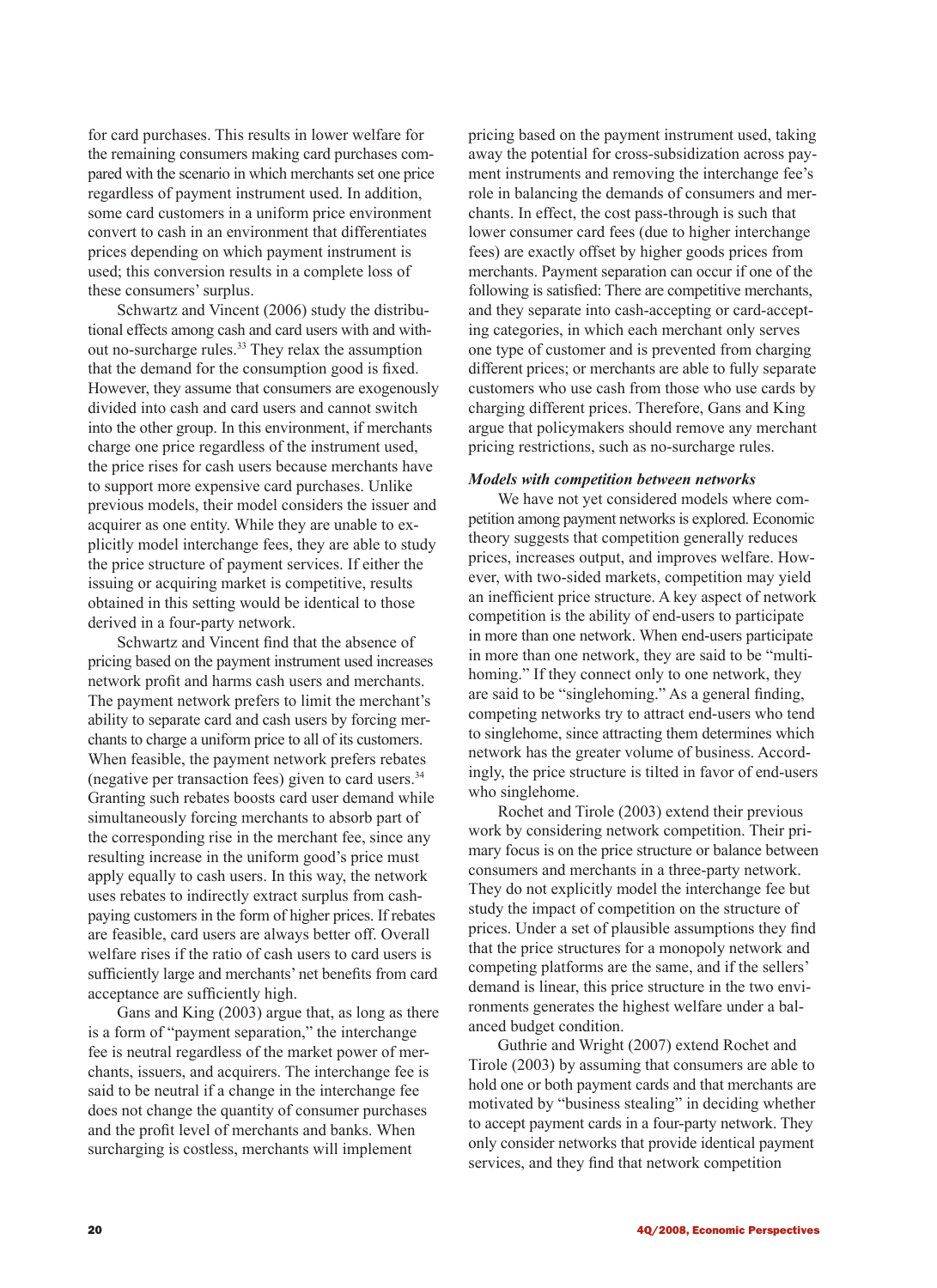results in higher interchange fees than those that would be socially optimal. Competition results in both networks charging the same interchange fee or all transactions occurring on one network. This result is not surprising given that both networks offer identical payment products.

Chakravorti and Roson (2006) extend Rochet and Tirole (2003) by considering the effects of network competition on total price and on price structure where networks offer differentiated products. They only allow consumers to participate in one card network, whereas merchants may choose to participate in more than one network. They compare welfare properties when these two networks operate as competitors and as a cartel where each network retains demand for its products from end-users. Like Rochet and Tirole (2003) and Guthrie and Wright (2007), they find that competition does not necessarily improve or worsen the balance of consumer and merchant fees from the socially optimal one. There are other fee structures for a given sum of consumer and merchant fees that would improve consumer and merchant welfare. However, they find that the welfare gain from the drop in the sum of the fees from competition is generally larger than the potential decrease in welfare from less efficient fee structures.

### *Models accounting for the role of credit*

So far, we have considered models that ignore the extension of credit as a benefit to consumers and merchants.<sup>35</sup> Given the high level of antitrust scrutiny targeted toward credit card networks, we find this omission in most of the academic literature surprising. In the long run, aggregate consumption over consumers' lives may not differ because of access to credit, but such access may enable consumption smoothing that increases consumers' utility. From a merchant's perspective, extension of credit may lead to intertemporal business stealing. In other words, merchants attract consumers who do not have funds today by accepting credit cards, resulting in merchants tomorrow being unable to make sales to consumers who bought today on credit. In addition to extracting surplus from all consumers and merchants, banks have an additional source of surplus—liquidity-constrained consumers. How much surplus can be extracted depends on how much liquidity-constrained consumers discount tomorrow's consumption.

We define liquidity-constrained consumers as those who do not have funds at the time of purchase. These models consider a positive probability that some consumers will be unable to meet their credit obligations. The cost of these consumer defaults may be passed on by banks to merchants, certain types of consumers,

or both. Both models discussed here consider a different extreme in terms of who ultimately pays for the credit card services, including the cost of credit default.

Chakravorti and Emmons (2003) consider the costs and benefits of consumer credit in a four-party network where consumers are subject to income shocks after making their credit card purchases and some are unable to pay their credit card debt. To our knowledge, they are the first to link the insurance aspect of credit cards to their payment component. All markets for goods and payment services are assumed to be competitive. Observing that over 75 percent of U.S. card issuer revenue is derived from cash-constrained consumers, they consider the viability of the credit card system if it were completely funded by these types of consumers.<sup>36</sup> Note that their model does not assume zero interchange fees, but assumes that merchants fully pass on their payment costs to consumers. They impose an incentive constraint on individuals without liquidity constraints such that they will only use cards if they are guaranteed the same level of consumption were they to use cash. Such a constraint allows them to study the convenience use of credit cards—that is, the usage by those who do not need credit to make purchases.

Chakravorti and Emmons derive three main results. First, if consumers sufficiently discount future consumption, liquidity-constrained consumers who do not default would be willing to pay all credit card network costs ex ante, resulting in all consumers being better off. The key assumption is that at least a certain number of consumers face binding liquidity constraints and do not default. Second, if merchants charge a single price for a good regardless of how consumers pay, and if there are no side payments made by issuers to convenience users, card-accepting merchants who charge a single price for all purchases attract only liquidity-constrained consumers because some merchants charge a lower price and only serve cash-paying customers. Note, only those consumers who are liquidity-constrained use credit cards, and there is no convenience use. Third, if card issuers extend rebates to convenience users, a merchant can, under certain conditions, attract all types of consumers including consumers who carry a credit card balance month to month and those who do not-when a single price is charged.

Chakravorti and To (2007) consider a scenario with monopolist merchants and a monopolist bank that serves both consumers and merchants where the merchants absorb all credit and payment costs in a two-period dynamic model.37 Consumer demand for consumption goods is inelastic. They focus on credit extended to consumers who face income uncertainty.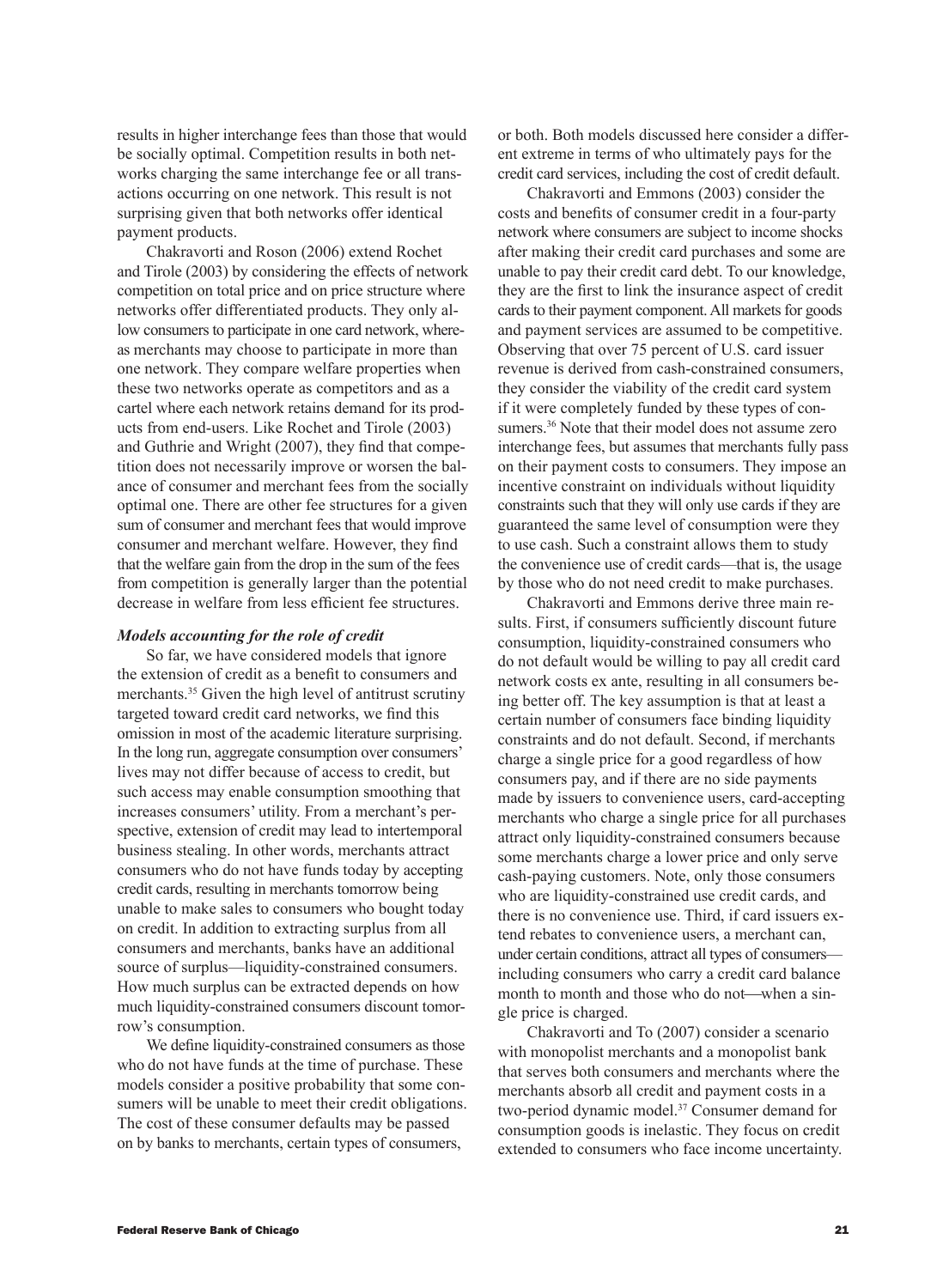They depart from the payment card literature in the following ways. First, similar to Chakravorti and Emmons (2003), rather than taking a reduced form approach where the costs and benefits of payment cards are exogenously assigned functional forms, a model that endogenously yields costs and benefits to consumers, merchants, and banks from payment card use—that is, consumer credit—is specified. Second, the model uses a dynamic setting where there are intertemporal trade-offs for all of the parties involved. Third, they consider consumption and income uncertainty.

Their model yields the following results. First, if merchants earn a sufficiently high profit margin and the cost of funds is sufficiently low, the economy is able to support credit cards. In other words, the benefits to consumers and merchants must be greater than the cost to support the credit card network. Second, the discount fee that merchants are willing to pay their banks increases as the number of credit-constrained consumers increases. Third, a prisoner's dilemma situation may arise: Each merchant chooses to accept credit cards, but by doing so, each merchant's discounted two-period profit is lower. In other words, there exists intertemporal business stealing among merchants across different industries, potentially resulting in all merchants being worse off.

## *Models with competition among payment instruments*

Most of the literature ignores competition between payment instruments, with one payment provider offering multiple payment options to its customers and setting prices to maximize profits. Moreover, most economic models of payment cards generally do not consider price incentives offered by merchants to steer consumers to certain types of card payments. Furthermore, much of the payment literature focuses on the extensive margin—how prices influence membership instead of the intensive margin—how prices affect usage.

In Bolt and Chakravorti (2008), we study the ability of banks and merchants to influence the consumer's payment instrument choice when they have access to three payment forms—cash, debit card, and credit card. To our knowledge, this model is the first to analyze payment network competition by combining elements of models that stress price balance with those that consider consumers' liquidity constraints and security concerns. In addition, we consider how banks set prices when they participate in multiple payment networks.

In our model, consumers participate in payment card networks to insure themselves from three types of shocks—uncertain income flows, theft, and the merchant they are matched to. Consumers only derive utility from consuming goods from the merchant they are matched to. Merchants differ on the types of payment instruments that they accept and the types of consumption goods that they sell. Unlike most twosided market models, where benefits are exogenous, we explicitly consider how consumers' utility and merchants' profits increase from additional sales resulting from greater security and access to credit lines, and we consider the optimal allocation of those costs between consumers and merchants.<sup>38</sup> Before the realization of the three shocks, consumers are homogeneous. To focus on the intensive margin, we consider equilibriums where consumers have access to all three payment instruments. Each merchant chooses which instruments to accept based on its production costs, and each merchant is categorized as cash only, cash and debit card, or full acceptance (cash, debit card, and credit card). Merchant heterogeneity is based on differences in production costs. We consider the merchants' ability to pass on payment processing costs to consumers in the form of higher goods prices.

Our key results can be summarized as follows. The structure of prices is determined by the level of the bank's cost to provide payment services and the level of aggregate credit losses. We find that the optimal strategy is for the bank to first fully extract consumers' surplus and then to extract merchants' surplus. In addition, we identify equilibriums where the bank finds it profitable to offer one or both payment cards. Finally, uniform price policies increase bank profits when the bank supplies both types of payment cards than when merchants adopt pricing based on the payment instrument used. However, consumers and merchants are worse off when consumers without liquidity constraints use credit cards because they do not receive the proper price incentives, resulting in use of a less efficient payment instrument.

### Conclusion

In summarizing the payment card literature, we find that no single model is able to capture all the essential elements of the market for payment services. It is a complex market with many participants engaging in a series of interrelated bilateral transactions. Moreover, determining appropriate pricing arrangements for payment instruments is difficult, since payment networks are subject to large economies of scale and give rise to strong usage and network externalities.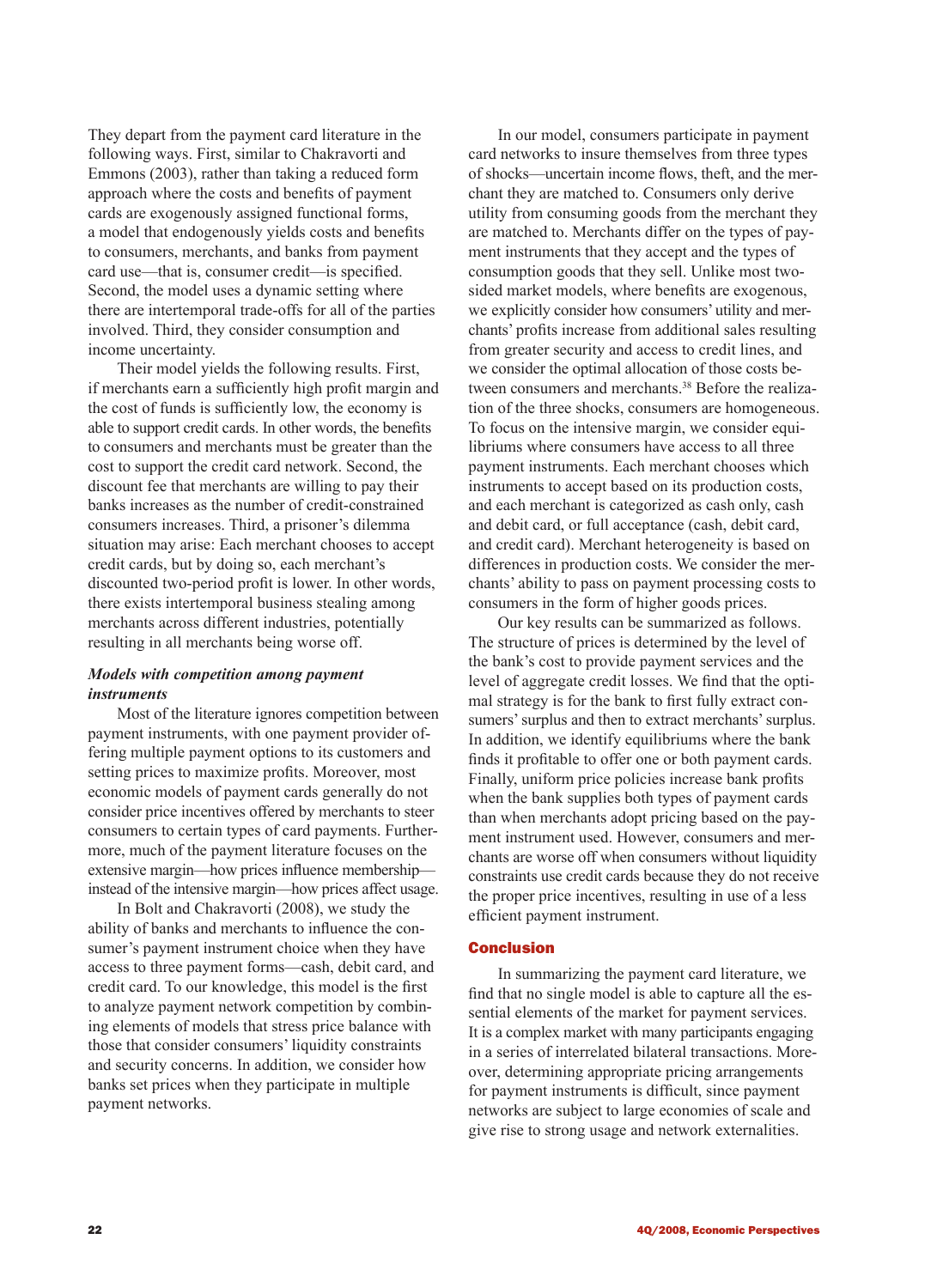Much of the debate over various payment card fees is concerned with the allocation of the surpluses from consumers, merchants, and banks, as well as who is able to extract surpluses from whom.

We are able to draw the following conclusions. First, a side payment between the issuer and the acquirer may be required to get both sides on board. There is no consensus among policymakers or economists on what constitutes an efficient fee structure for card payments. Second, while consumers generally react to price incentives at the point of sale, merchants are reluctant to charge higher prices to consumers who benefit from card use. Third, network competition may not improve the price structure but may significantly reduce the total price paid by consumers and merchants. Fourth, consumers and merchants both value credit extended by credit card issuers (along with other benefits such as security), and consumers and merchants are willing to pay for it.

Sound public policy regarding the allocation of payment fees is difficult. The central question is whether the specific circumstances of payment markets are such that intervention by public authorities can be expected to improve economic welfare. The efficiency of payment systems is measured not only by the costs of resources used, but also by the social benefits generated by them. While the theoretical literature on the economics of payment cards is growing, the empirical literature is too limited to provide much guidance to policymakers. Public competition authorities around the world are considering or have imposed interchange fee regulations, along with the removal of merchant pricing restrictions based on the type of payment instrument used. Eventually, the data from such cases where the authorities have intervened may provide a useful "natural experiment" to test and refine the various theories discussed here.

#### **NOTES**

1 These 11 countries are Belgium, Denmark, Finland, France, Germany, Italy, the Netherlands, Norway, Spain, Sweden, and the United Kingdom.

2 They study 13 countries—Austria, Belgium, Canada, Finland, France, Germany, Italy, Japan, the Netherlands, Sweden, Switzerland, the United Kingdom, and the United States.

3 In this article, we define banks broadly as depository institutions.

4 There are countries, for example, France, where the cardholder's account is debited much later. These types of cards are referred to as delayed debit cards.

5 For a summary of prepaid cards, see Chakravorti and Lubasi (2006).

6 SEPA applies to all countries where the euro is used as the common currency. The implementation of SEPA started in January 2008 with the launching of the SEPA credit transfer scheme and should be completed when all national payment instruments are phased out; these instruments may not be entirely phased out until 2013.

7 Beijnen and Bolt (2009) provide estimates of scale economies that quantify the potential benefits of SEPA arising from consolidation of electronic payment processing centers across the euro area. It is likely that SEPA will trigger substantial consolidation of payment infrastructures and processing operations across borders to allow banks and their customers—both consumers and merchants—to benefit from these cost efficiencies in the form of lower payment fees.

8 According to some industry press reports, a major reason for Visa's IPO is to shield itself from antitrust litigation (see Enrich, 2006). Berry and Breitkopf (2006) also note that "as it was for MasterCard, the desire to reduce exposure to antitrust claims is a major factor in Visa's plan to go public."

9 For a summary of antitrust challenges in various jurisdictions, see Bradford and Hayashi (2008) and Weiner and Wright (2005).

10On December 16, 2002, the Council of the European Union adopted Council Regulation (EC) No. 1/2003 on the implementation of the rules on competition laid down in Articles 81 and 82 of the Treaty Establishing the European Community (that is, the 1997 consolidated version of the Treaty of Rome). The new regulation came into effect on May 1, 2004. For more discussion on the EC's ruling on MasterCard, see Bolt (2008).

11Payment networks are one type of two-sided market platform. Other types of two-sided market platforms include computer game platforms, newspapers, and online dating sites. These markets have platforms that provide goods and services to two distinct sets of end-users and must convince both sides—such as game developers and game users, newspaper readers and advertisers, and males and females—to participate.

12An important empirical observation of two-sided markets is that platforms, generally, and payment networks, specifically, tend to heavily skew the price structure to one side of the market to get both sides "on board," using one side as a "profit center" and the other side as a "loss leader," or at best financially neutral. See Bolt and Tieman (2008) for an explanation for this phenomenon based on curvature of the demand functions.

13For a more general treatment of two-sided markets, see Armstrong (2006), Caillaud and Jullien (2003), Jullien (2001), and Rochet and Tirole (2006).

14While not common, some merchants do post different prices based on the payment instrument used to make the purchase. For example, some U.S. gas stations have started to discount cash prices recently in response to shrinking profit margins. We discuss models that consider instrument-contingent pricing on pp. 19–20.

15There are two types of payment card networks—open (four-party) and proprietary (three-party) networks. Open networks allow many banks to provide payment services to consumers and merchants, whereas in proprietary networks, one institution provides services to both consumers and merchants. When the issuer is not also the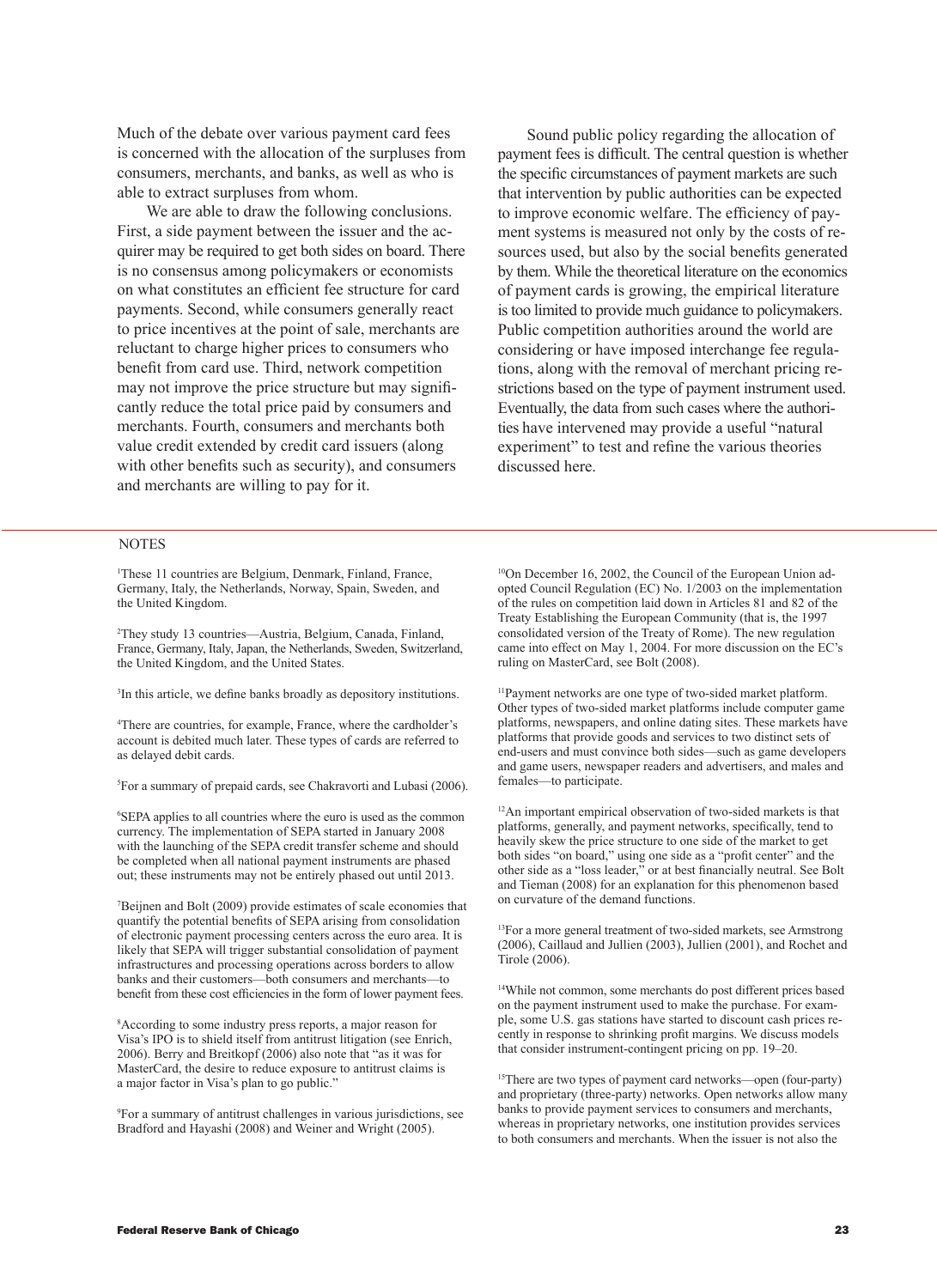acquirer, the issuer receives an interchange fee from the acquirer. Open networks have interchange fees, whereas proprietary systems do not have explicit interchange fees because one institution serves both consumers and merchants using that network's payment services. However, proprietary networks still must set prices for each side of the market to ensure that both sides are on board.

16In some instances, merchants are charged a fixed fee *and* a proportional fee.

17Bolt, Humphrey, and Uittenbogaard (2008) show that Norway rapidly shifted from cash and paper-based instruments to electronic modes of payments by effectively applying differentiated bank payment pricing to consumers.

18These 12 countries are Belgium, Denmark, Finland, France, Germany, Italy, the Netherlands, Norway, Spain, Sweden, Switzerland, and the United Kingdom.

<sup>19</sup>Some key benefits of using cash include privacy and anonymity, which payment cards do not provide.

20Carbó Valverde et al. (2008) conduct a similar exercise for Spain, and find that when summing net costs and benefits across participants, debit cards are the least costly and checks are the most costly, with credit cards and cash ranking second and third, respectively.

21Chakravorti (2003), Evans and Schmalensee (2005), and Rochet (2003) provide excellent discussions of academic models of interchange fees.

 $22$ Net benefits for consumers and merchants are defined by the difference in benefits from using a payment card and using an alternative payment instrument.

<sup>23</sup>Schmalensee (2002) defines the socially optimal interchange fee as the one that maximizes the sum of consumer and merchant surplus. Such a measure is appropriate if card acceptance is not used as a strategic tool to steal customers from another merchant.

24Schmalensee (2002) assumes that there are a single issuer and a single acquirer, demand curves are linear, and there are no fixed costs.

<sup>25</sup>The Hotelling merchants are spatially separated from their consumers. A merchant can charge a lower price to capture the other merchant's customers, but these customers may face an additional transportation cost to arrive at the merchant's competitor.

26Rochet and Tirole (2002) also consider some extensions regarding merchant heterogeneity, differentiated prices for cards and cash, and system competition.

27Carlton and Frankel (1995) extend Baxter (1983) by considering when merchants are able to fully pass on payment processing costs via higher consumption goods prices. They find that an interchange fee is not necessary to internalize the externality if merchants set pricing for consumption goods based on the type of payment instrument used.

28No-surcharge rules do not allow merchants to impose surcharges for payment card purchases. However, merchants may still be allowed to offer discounts for noncard payments. For more discussion about no-surcharge rules and cash discounts, see Barron, Staten, and Umbeck (1992); Chakravorti and Shah (2003); Kitch (1990); and Lobell and Gelb (1981).

29For discussion about the reluctance of merchants to set different prices, see Frankel (1998). IMA Market Development AB (2000) and Bolt, Jonker, and Van Renselaar (2008) discuss the effect of removing no-surcharge rules in Sweden and the Netherlands, respectively.

30The assumption here is that credit card transactions are more expensive in terms of explicit and implicit costs than other forms of payment. However, there are instances when card payments were discounted vis-à-vis cash payments. During the conversion to the euro, one German department store offered card discounts because of the high initial demand for euro notes and coins to make change for cash purchases (Benoit, 2002).

<sup>31</sup>In Bertrand competition, two firms compete on price, resulting in each firm setting the price that would exist in perfect competition.

32For economic models that we discuss, no-surcharge rules are economically the same as restricting merchants to charge the same price regardless of the payment instrument used, although the latter is a more restrictive policy.

<sup>33</sup>Carlton and Frankel (1995) discuss this cross-subsidy.

34In this context, rebates is a general term that captures incentives for consumers to use their cards, such as cash back and other frequent-use rewards.

35We limit our focus here to consumption credit. Payment credit the credit that is extended by the receiver of payment or a third party until the payment instrument is converted into good funds—is ignored. For more discussion, see Chakravorti (2007).

36For a breakdown of issuer revenue percentages, see Green (2008).

37Because Chakravorti and To (2007) ignore revolving credit (when cardholders carry a balance month to month), they consider the extreme case of merchants covering all operating and credit default costs. Many consumers do not pay annual fees in the United States and about 40 percent do not carry debt, suggesting that their use is subsidized by others. In the United States, it is not unusual for merchants to extend subsidized credit for large-value purchases that are below market rates, suggesting that some merchants are willing to subsidize consumer credit.

38McAndrews and Wang (2006) and Wang (2006) are notable exceptions. McAndrews and Wang (2006) find that payment card adoption costs, the distribution of consumer incomes, and firm size are key determinants of the structure of fees borne by each side. Their model predicts that large merchants accept both cash and cards, medium-sized merchants are specialized and only accept cash or cards (but not both), and small merchants only accept cash. In a similar model, Wang (2006) finds that card networks raise interchange fees to maximize issuers' profits as card payments become more efficient. In equilibrium, consumer rewards and card transaction volume also increase, while consumer surplus and merchant profits may not.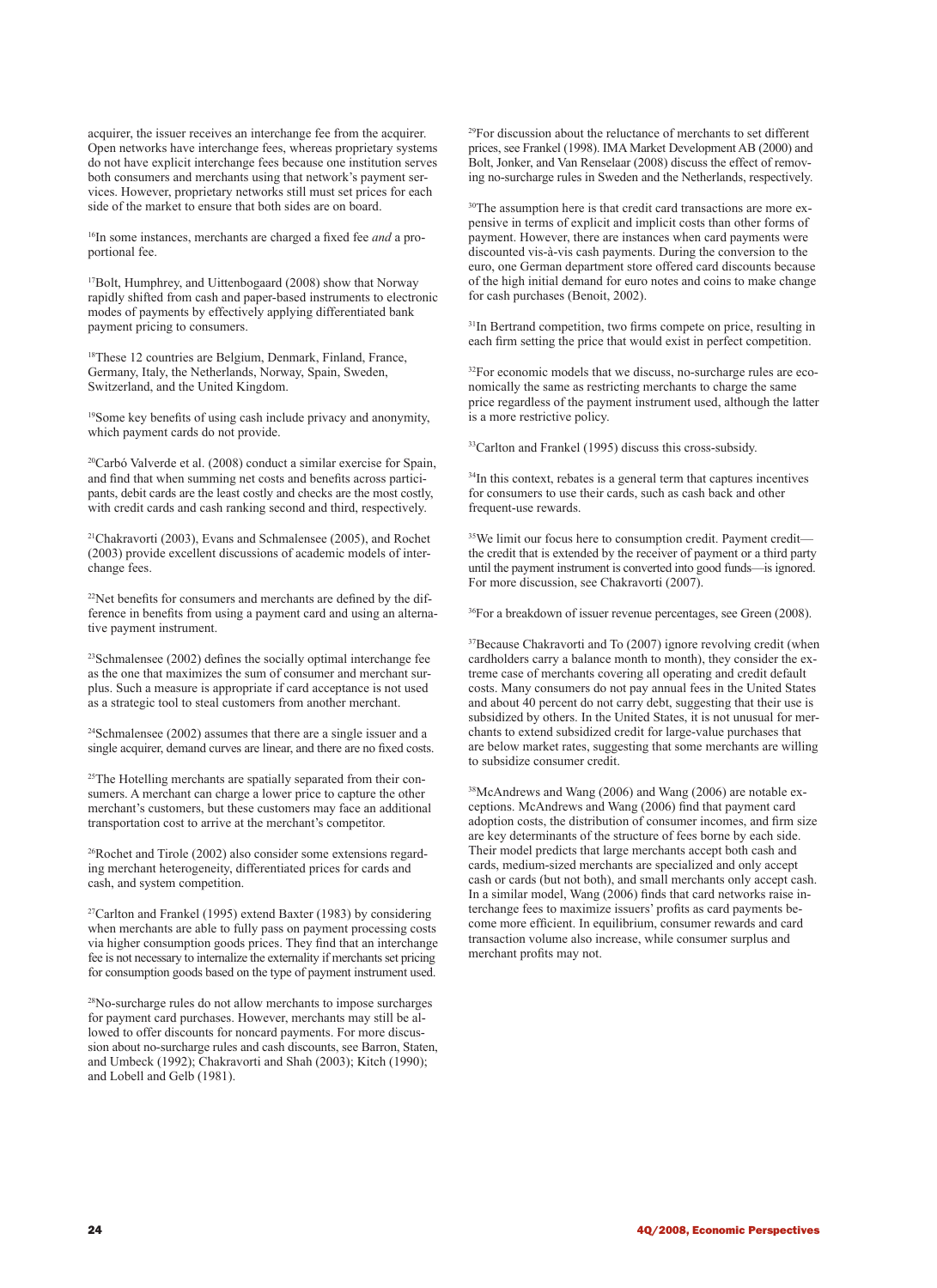### REFERENCES

**American Bankers Association and Dove Consulting,**  2005, *2005/2006 Study of Consumer Payment Preferences*, report, Washington, DC, October.

**Amromin, Gene, and Sujit Chakravorti,** 2009, "Whither loose change?: The diminishing demand for small-denomination currency," *Journal of Money, Credit, and Banking*, forthcoming.

**Armstrong, Mark,** 2006, "Competition in two-sided markets," *RAND Journal of Economics*, Vol. 37, No. 3, Autumn, pp. 668–691.

**Barron, John M., Michael E. Staten, and John Umbeck,** 1992, "Discounts for cash in retail gasoline marketing," *Contemporary Economic Policy,* Vol. 10, No. 4, October, pp. 89–102.

**Baxter, William F.,** 1983, "Bank interchange of transactional paper: Legal and economic perspectives," *Journal of Law and Economics*, Vol. 26, No. 3, October, pp. 541–588.

**Beijnen, Christine, and Wilko Bolt,** 2009, "Size matters: Economies of scale in European payments processing," *Journal of Banking and Finance*, forthcoming.

**Benner, Katie,** 2008, "Visa's Record IPO rings up 28 percent gain," CNNMoney.com, March 19, available at http://money.cnn.com/2008/03/19/news/ companies/visa\_ipo\_opens.fortune/index.htm.

**Benoit, Bertrand.,** 2002, "Defiant C&A reignites debate on German shopping laws," *Financial Times*, January 9, p. 2.

**Bergman, Mats, Gabriella Guibourg, and Björn Segendorff,** 2007, "The costs of paying—Private and social costs of cash and card," Sveriges Riksbank, working paper, No. 212.

**Berry, Kate, and David Breitkopf,** 2006, "Big step for Visa may prove bigger for industry; merchants gain more clout; association model fades further," *American Banker*, Vol. 171, No. 196, October 12, p. 1.

**Bolt, Wilko,** 2008, "The European Commission's ruling in MasterCard: A wise decision?," GCP, April 1, available by subscription at www.globalcompetitionpolicy.org/index. php?id=981&action=907.

**Bolt, Wilko, and Sujit Chakravorti,** 2008, "Consumer choice and merchant acceptance of payment media," De Nederlandsche Bank and Federal Reserve Bank of Chicago, mimeo, March 24.

**Bolt, Wilko, and David B. Humphrey,** 2007, "Payment network scale economies, SEPA, and cash replacement," *Review of Network Economics*, Vol. 6, No. 4, December, pp. 453–473.

**Bolt, Wilko, David B. Humphrey, and Roland Uittenbogaard,** 2008, "Transaction pricing and the adoption of electronic payments: A cross-country comparison," *International Journal of Central Banking*, Vol. 4, No. 1, March, pp. 89–123.

**Bolt, Wilko, Nicole Jonker, and Corry Van Renselaar,** 2008, "Incentives at the counter: An empirical analysis of surcharging card payments and payment behavior in the Netherlands," De Nederlandsche Bank, mimeo, August 15.

**Bolt, Wilko, and Alexander F. Tieman,** 2008, "Heavily skewed pricing in two-sided markets," *International Journal of Industrial Organization*, Vol. 26, No. 5, September, pp. 1250–1255.

**Bradford, Terri, and Fumiko Hayashi,** 2008, "Developments in interchange fees in the United States and abroad," *Payments System Research Briefing*, Federal Reserve Bank of Kansas City, April.

**Brits, Hans, and Carlo Winder,** 2005, "Payments are no free lunch," *Occasional Studies*, De Nederlandsche Bank, Vol. 3, No. 2.

**Caillaud, Bernard, and Bruno Jullien,** 2003, "Chicken and egg: Competition among intermediation service providers," *RAND Journal of Economics*, Vol. 34, No. 2, Summer, pp. 309–328.

**Carbó Valverde, Santiago, David B. Humphrey, José M. Liñares Zegarra, and Francisco Rodríguez Fernández,** 2008, "A cost–benefit analysis of a twosided card market," Fundación de las Cajas de Ahorros (FUNCAS), working paper, No. 383.

**Carlton, Dennis W., and Alan S. Frankel,** 1995, "The antitrust economics of credit card networks," *Antitrust Law Journal*, Vol. 63, No. 2, Winter, pp. 643–668.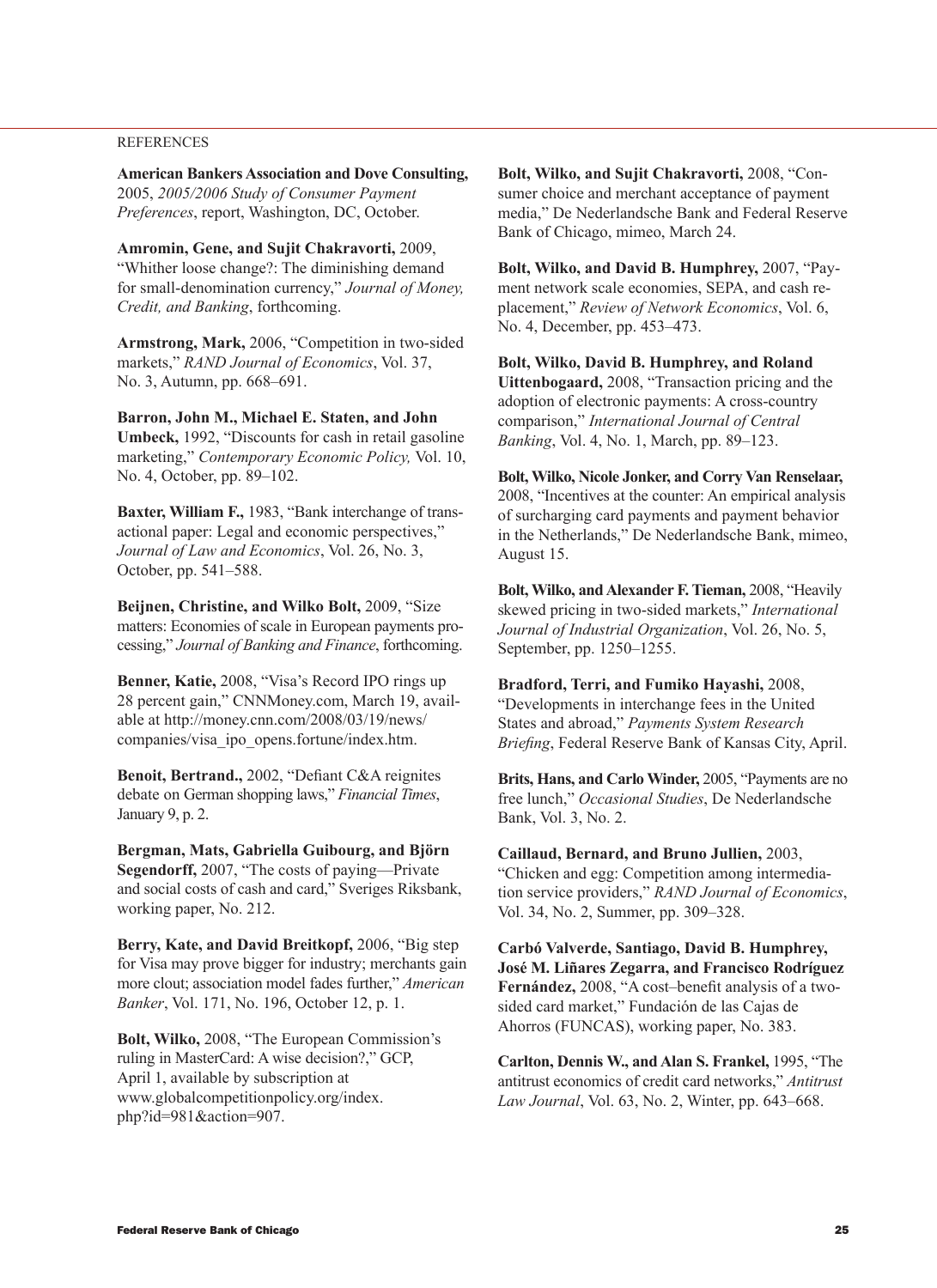**Chakravorti, Sujit,** 2007, "Linkages between consumer payments and credit," in *Household Credit Usage: Personal Debt and Mortgages*, Sumit Agarwal and Brent W. Ambrose (eds.), New York: Palgrave MacMillan, pp. 161–174.

**\_\_\_\_\_\_\_\_\_\_,** 2003, "Theory of credit card networks: A survey of the literature," *Review of Network Economics,* Vol. 2, No. 2, June, pp. 50–68.

**Chakravorti, Sujit, and William R. Emmons,** 2003, "Who pays for credit cards?," *Journal of Consumer Affairs*, Vol. 37, No. 2, pp. 208–230.

**Chakravorti, Sujit, and Victor Lubasi,** 2006, "Payment instrument choice: The case of prepaid cards," *Economic Perspectives*, Federal Reserve Bank of Chicago, Vol. 30, No. 2, Second Quarter, pp. 29–43.

**Chakravorti, Sujit, and Roberto Roson,** 2006, "Platform competition in two-sided markets: The case of payment networks," *Review of Network Economics*, Vol. 5, No. 1, March, pp. 118–143.

**Chakravorti, Sujit, and Alpa Shah,** 2003, "Underlying incentives in credit card networks," *Antitrust Bulletin*, Vol. 48, No. 1, Spring, pp. 53–75.

**Chakravorti, Sujit, and Ted To,** 2007, "A theory of credit cards," *International Journal of Industrial Organization,* Vol. 25, No. 3, June, pp. 583–595.

**Enrich, David,** 2006, "Visa plans restructuring, sees IPO in 12–18 mos.," *Dow Jones Newswires*, October 11.

**Evans, David S., and Richard L. Schmalensee,**  2005, "The economics of interchange fees and their regulation: An overview," AEI–Brookings Joint Center for Regulatory Studies, related publication, No. 05-12.

**Frankel, Alan S.,** 1998, "Monopoly and competition in the supply and exchange of money," *Antitrust Law Journal*, Vol. 66, No. 2, pp. 313–361.

**Gans, Joshua S., and Stephen P. King,** 2003, "The neutrality of interchange fees in payment systems," *Topics in Economic Analysis and Policy*, Vol. 3, No. 1, article 1, available at www.bepress.com/bejeap/ topics/vol3/iss1/art1.

**Garcia-Swartz, Daniel D., Robert W. Hahn, and Anne Layne-Farrar,** 2006, "A move toward a cashless society: A closer look at payment instrument economics," *Review of Network Economics*, Vol. 5, No. 2, pp. 175–198.

**Green, Jeffrey,** 2008, "Exclusive bankcard profitability study and annual report 2008," *Card and Payments*, May 1, pp. 36–38.

**Guthrie, Graeme, and Julian Wright,** 2007, "Competing payment schemes," *Journal of Industrial Economics*, Vol. 55, No. 1, pp. 37–67.

**Humphrey, David B., Moshe Kim, and Bent Vale,** 2001, "Realizing the gains from electronic payments: Costs, pricing, and payment choice," *Journal of Money, Credit, and Banking*, Vol. 33, No. 2, May, pp. 216–234.

**Humphrey, David B., Magnus Willesson, Göran Bergendahl, and Ted Lindblom,** 2006, "Benefits from a changing payment technology in European banking," *Journal of Banking and Finance*, Vol. 30, No. 6, June, pp. 1631–1652.

**IMA Market Development AB,** 2000, "Study regarding the effects of the abolition of the nondiscrimination rule in Sweden," report, Lerum, Sweden, February 29.

**Jullien, Bruno,** 2001, "Competing in network industries: Divide and conquer," IDEI (Industrial Economic Institute) and GREMAQ, University of Toulouse, mimeo, July.

**Kitch, Edmund W.,** 1990, "The framing hypothesis: Is it supported by credit card issuer opposition to a surcharge on a cash price?," *Journal of Law, Economics, and Organization*, Vol. 6, No. 1, Spring, pp. 217–233.

**Lobell, Carl D., and Joseph W. Gelb,** 1981, "The Cash Discount Act," *New York Law Journal*, December 31, pp. 1–4.

**McAndrews, James J., and Zhu Wang,** 2006, "Microfoundations of two-sided markets: The payment card example," Federal Reserve Bank of Kansas City, Payments System Research, working paper, October 24.

**Quaden, Guy (presenter),** 2005, "Costs, advantages, and disadvantages of different payment methods," National Bank of Belgium, report, December.